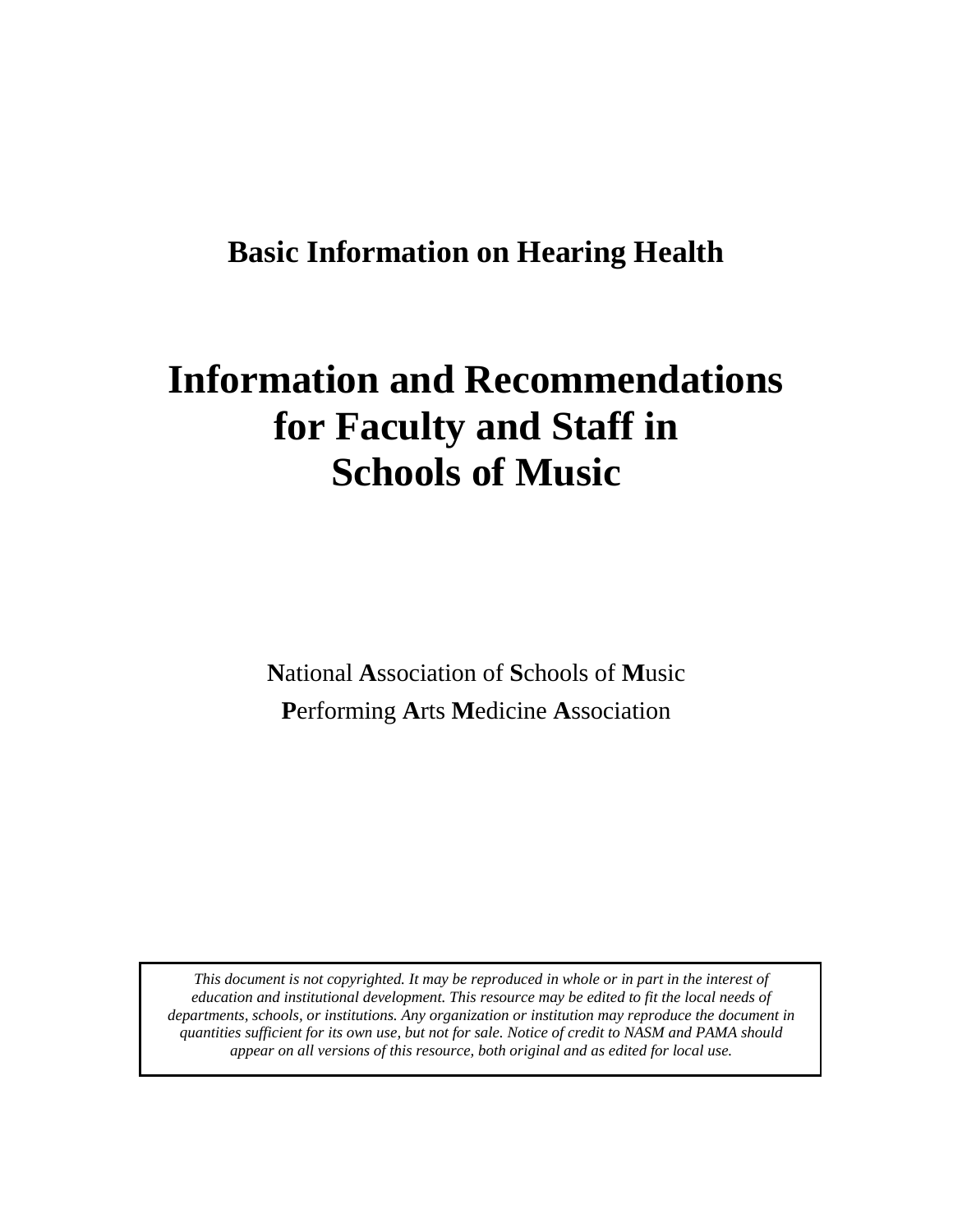## **Basic Information on Hearing Health**

# **Information and Recommendations for Faculty and Staff in Schools of Music**

## **TABLE OF CONTENTS**

<span id="page-1-0"></span>

| Hearing Health in Music Classrooms, Studios, Rehearsals, and Other Spaces II-16 |  |
|---------------------------------------------------------------------------------|--|
|                                                                                 |  |
|                                                                                 |  |
|                                                                                 |  |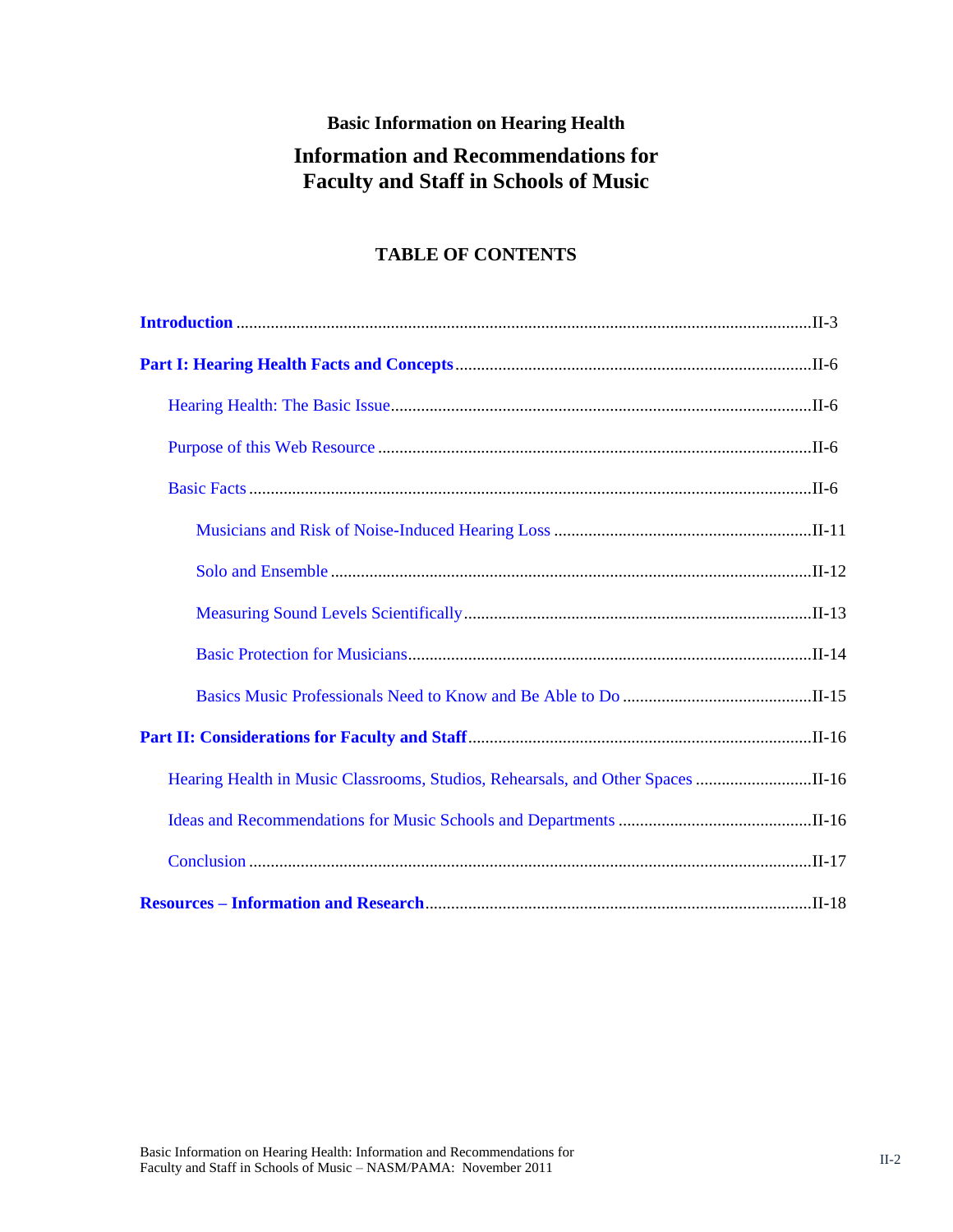# **Basic Information on Hearing Health**

# **Information and Recommendations for Faculty and Staff in Schools of Music**

#### <span id="page-2-0"></span>**Introduction**

The National Association of Schools of Music (NASM) and the Performing Arts Medicine Association (PAMA) have developed a comprehensive overview of hearing health issues for postsecondary schools and departments of music.

This document provides a comprehensive overview for administrators and faculty.

It is oriented toward decision-making about hearing health in the context of a school or department of music.

Information of a medical nature is provided by PAMA; information regarding contextual issues in music programs, by NASM.

*Please note: Information in this Web resource is subject to change at any time without prior notice.*

Use the hyperlinks in the fast tracks below or in the [table of contents](#page-1-0) to go to specific sections.

#### *Fast Tracks*

- **[The Basic Issue](#page-5-1)**
- **[Noise Levels and Risk](#page-8-0)**
- **[Exposure Times and Risk](#page-9-0)**
- **[Hearing Health in Schools and Classrooms](#page-15-1)**

#### **1. Organizations**

NASM, founded in 1924, is an organization of schools, conservatories, colleges and universities with approximately 630 accredited institutional members. It establishes national standards for undergraduate and graduate degrees and other credentials and is the national music accrediting agency. NASM also provides information to potential students and parents, consultations, statistical information, professional development; and policy analysis.

PAMA, founded in 1989, is an organization comprised of dedicated medical professionals, artists, educators, and administrators with the common goal of improving the health care of the performing artist. Members of PAMA are professionals in fields that include research, education, and clinical practice who hail from all corners of the globe.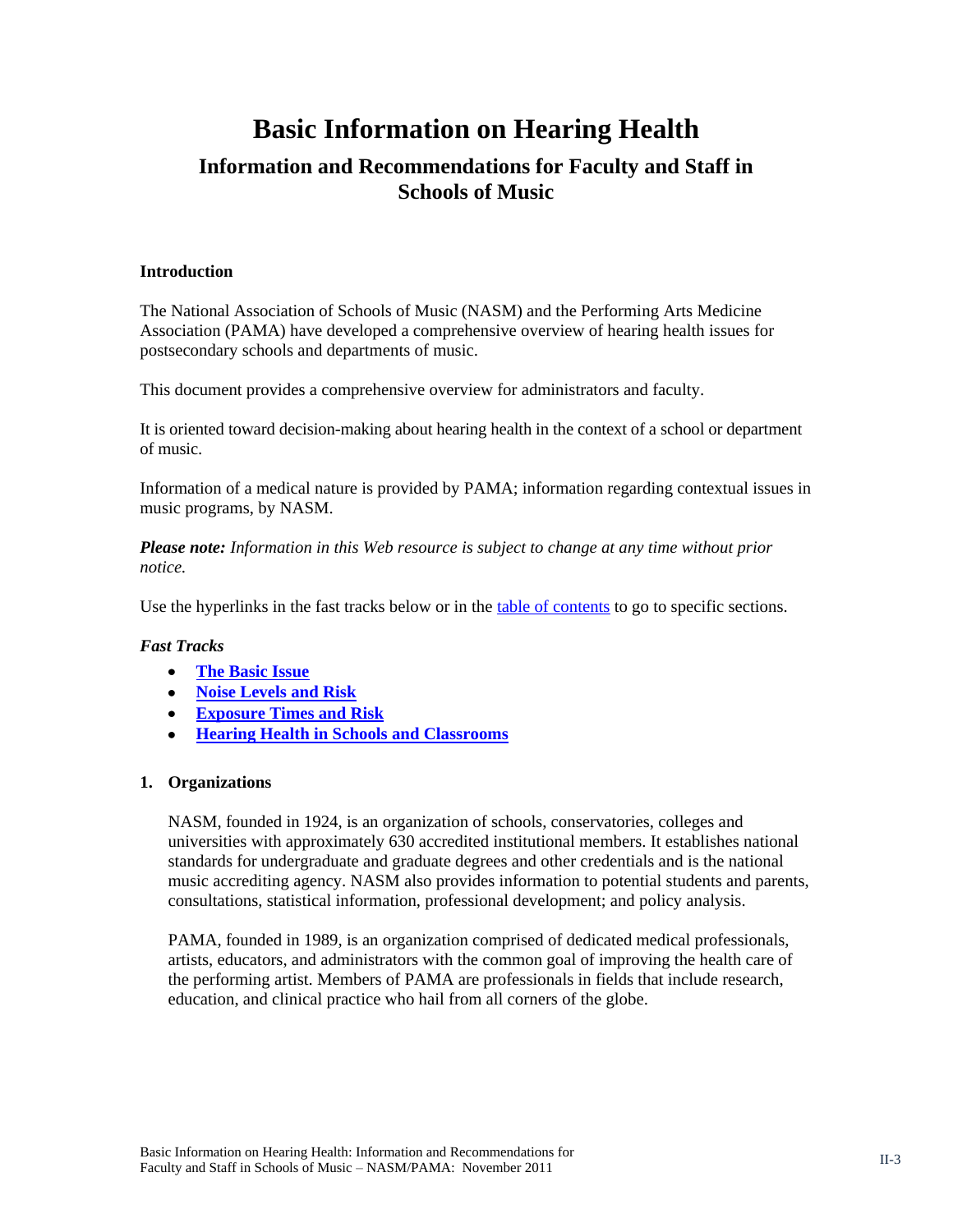#### **2. Disclaimers**

- a. NASM and PAMA are providing this web resource for institutions that teach music to assist local consideration and action about hearing health.
- b. The information:
	- is generic, presentational, and advisory in character.
	- is oriented far more to musicians and lay persons than to medical, scientific, or research professionals concerned with hearing health.
	- does not substitute for the professional judgments of medical and other professionals working in their areas of documented expertise.
	- is not to be considered as professional advice or to be used as a basis for the medical treatment of specific individuals.
	- does not supersede present and future empirical research that may confirm, contradict, expand, or change the medical or other information provided here at any point in time.
	- in no way serves as the basis for the accreditation function of NASM or as an addition to the accreditation standards and procedures of NASM. (A *[Handbook](http://nasm.arts-accredit.org/index.jsp?page=Standards-Handbook)* containing standards and a set of *[Membership Procedures](http://nasm.arts-accredit.org/index.jsp?page=Official%20NASM%20Procedures)* are published separately by NASM.)
	- is not an endorsement of the reference materials listed or cited; nor does it represent an endorsement of other opinions, methods, or approaches described in the text.
- c. Health and safety depend in large part on the personal decisions of informed individuals. Institutions have health and safety responsibilities, but fulfillment of these responsibilities can and will not ensure any specific individual's health and safety. Too many factors beyond any institution's control are involved. Individuals have a critically important role and each is personally responsible for avoiding risk and preventing injuries to themselves before, during, and after study or employment at any institution. This set of advisory information on hearing health and institutional actions taken under their influence or independently do not alter or cancel any individual's personal responsibility, or in any way shift personal responsibility for the results of any individual's personal decisions in any instance or over time to any institution, or to NASM, or to PAMA.

#### **3. Acknowledgements**

NASM and PAMA acknowledge with gratitude the efforts of the many past and present professionals in various medical, research, and music-related fields who developed the scientific and practical information summarized in this set of resources. They express appreciation to the members of PAMA, NASM, and the American Academy of Audiology who made comments and suggestions on drafts of this and other documents in this Web resource.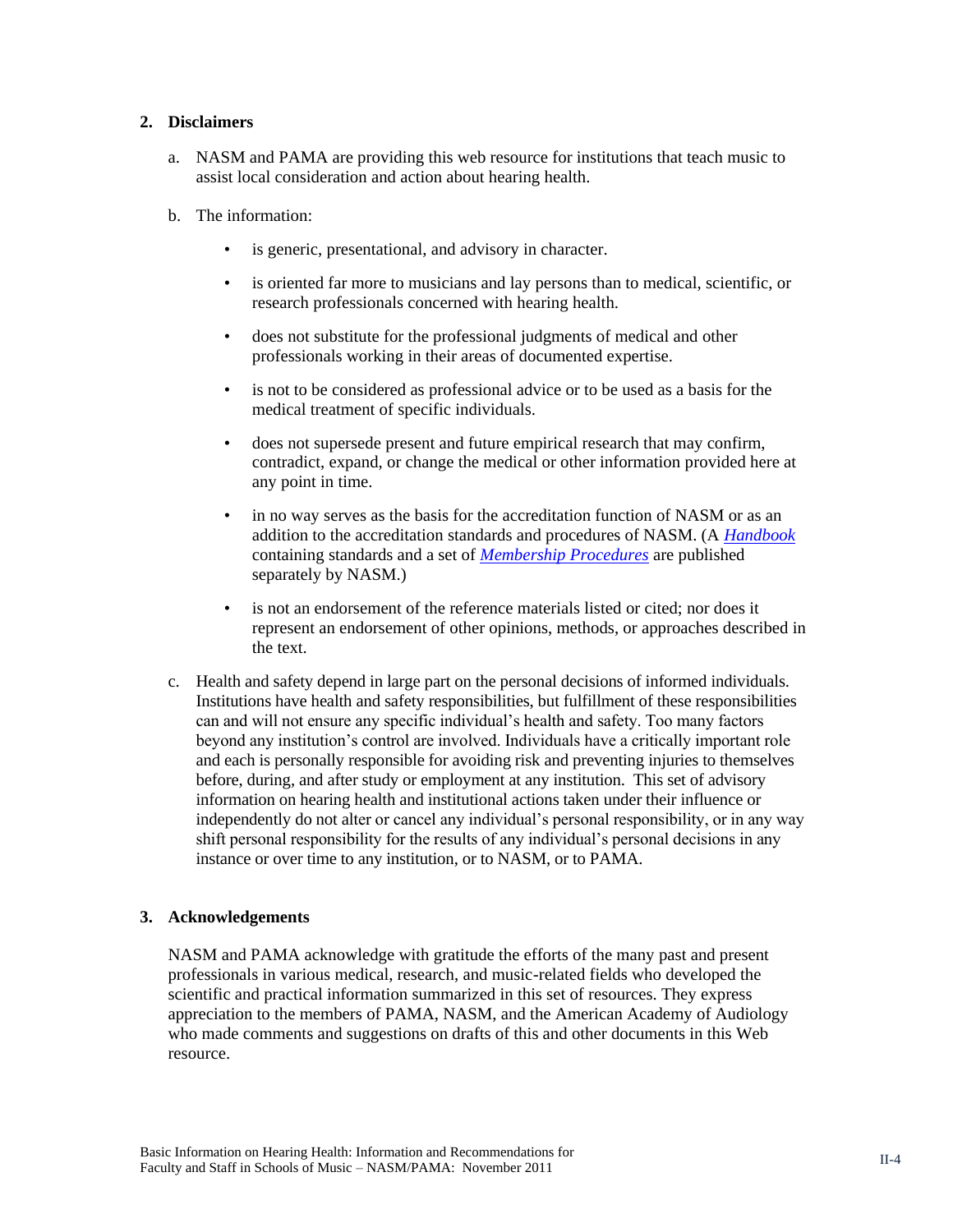#### **4. Reproduction of this Resource for Institutional Use**

This hearing health resource is not copyrighted. It may be reproduced in whole or in part in the interest of education and institutional development. This resource may be edited to fit the local needs of departments, schools, or institutions. Any organization or institution may reproduce the document in quantities sufficient for its own use, but not for sale. Notice of credit to NASM and PAMA should appear on all versions of this resource, both original and as edited for local use.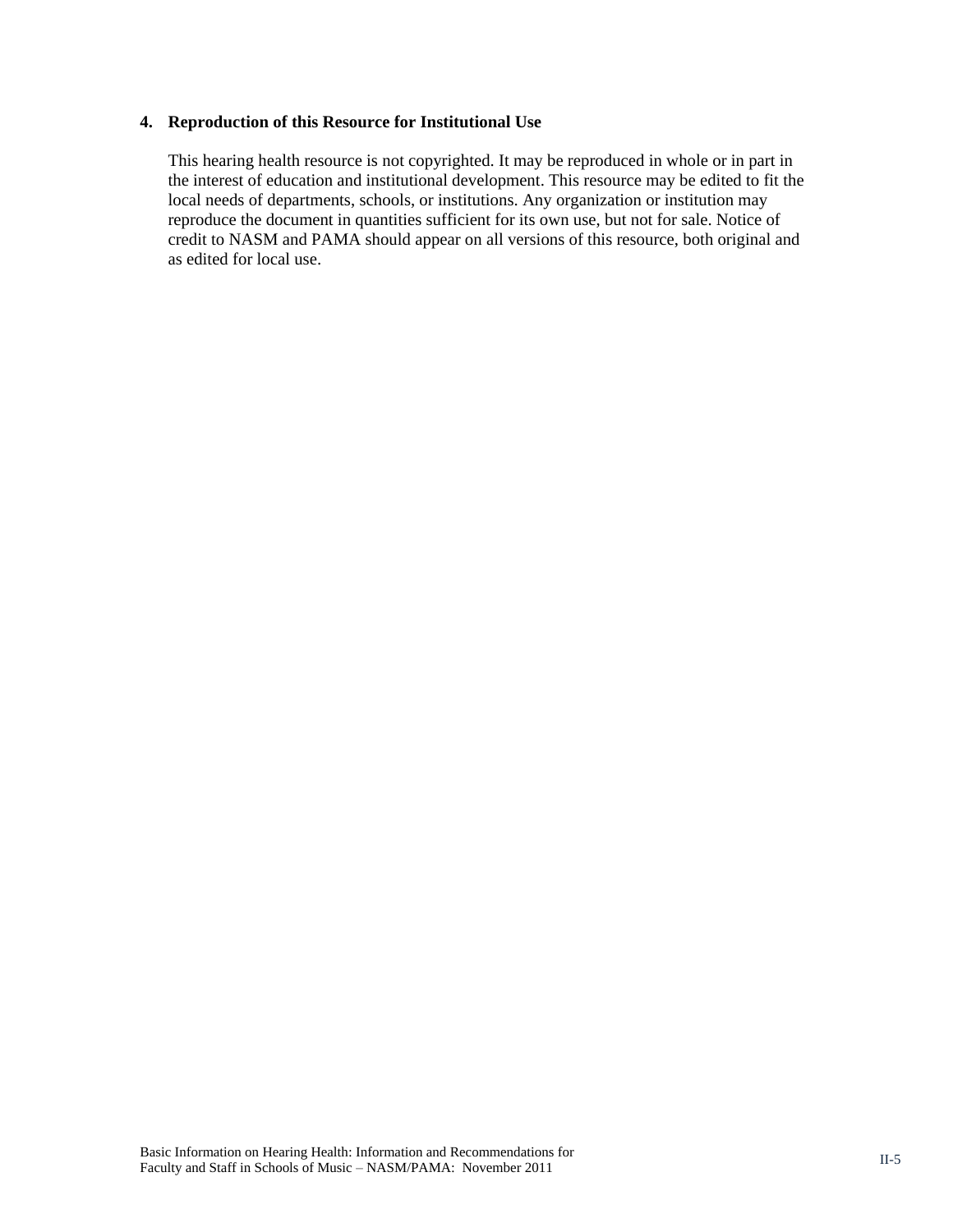# <span id="page-5-0"></span>**Part I. Hearing Health Facts and Concepts**

#### <span id="page-5-1"></span>**Hearing Health: The Basic Issue**

Hearing health is important for everyone. It is critical for music professionals.

Certain types of hearing loss, such as those caused by genetic factors, infections, or head trauma are often unavoidable and sometimes only temporary.

#### **One particular type of hearing loss is often permanent: hearing loss due to noise exposure**.

Scientifically, this is referred to as noise-induced hearing loss or NIHL.

The hearing system can be injured not only by a loud blast or explosion but also by prolonged exposure to high decibel levels of sound.

Music of any type and source at high volume that exceeds daily exposure levels and time periods is dangerous. Over time, NIHL can be the result.

Preventative measures need to be taken by individual musicians and by institutions where musicians study and work.

Preventative measures include but are not limited to information, applications of information in decision-making and culture building, and acoustically appropriate performance and rehearsal spaces.

The issue is serious. NIHL is widespread. Statistics vary, but 50 percent of musicians may have problems with hearing loss to some degree.

The danger of noise-induced hearing loss is calculated on the basis of scientific evidence expressed mathematically and in other scientific languages. Individual perceptions about loudness may provide useful indications; however, such perceptions are not a substitute for assessments based on scientific measurement and evidence-based data.

#### <span id="page-5-2"></span>**Purpose of this Web Resource**

This web resource is focused on hearing health and hearing loss, preventative measures, and how schools and departments of music can work appropriately and comprehensively with associated issues.

This information is to be used in service of a goal in individual institutions to provide conditions that support hearing health.

The first essential is information about hearing health, hearing loss, and preventative action.

Without knowledge of what can happen and how to minimize risk, music students and professionals have little basis for making informed decisions to care for their hearing and that of other musicians with whom they work.

For each school or department of music, hearing health is addressed in a multi-faceted context.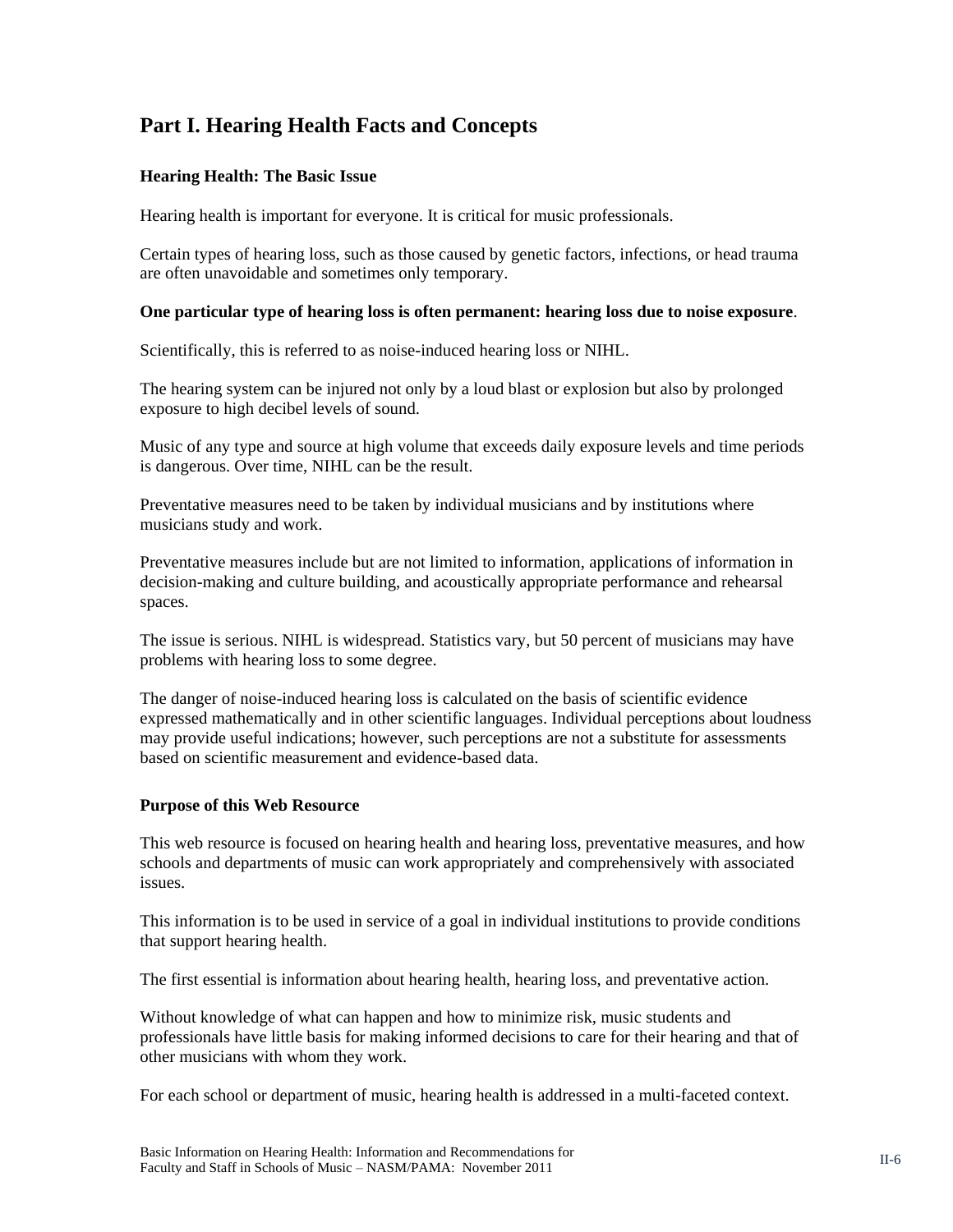Charting an effective course to promote and provide the best environment for hearing health means working with many issues and forces beyond providing information for students, faculty, and administrators.

To be successful, a comprehensive hearing health program needs to be sustained from year to year.

This resource provides the basis for instructional efforts to provide information and develop a plan for supporting hearing health with a particular focus on minimizing conditions that could contribute to noise-induced hearing loss.

#### <span id="page-6-0"></span>**Basic Facts**

#### *Music, Noise, and Loudness Levels*

Music is not noise, at least not to musicians.

So why are we talking about **Noise-Induced Hearing Loss** in a music setting?

How are music, noise, and hearing health connected?

Authoritative information about hearing health comes from medical research and practice. Both are based in science where "noise" is a general term for sound.

Music is one kind of sound among thousands of others.

Do not be confused or offended by terms. Remember the fundamental point.

A sound that is too loud, or too loud for too long, is dangerous to hearing health, no matter what kind of sound it is or whether the sound is called noise, music, or something else.

Sounds below threshold danger levels produce no risk, no matter how long the exposure time.

Music itself is not the issue. Loudness and its duration are the issues, for music and for all other sound sources.

Decisions about music play an important part in hearing health, but hearing health can be affected by far more sound sources than music. Loud sounds from all sources contribute 24/7 to the daily exposure level.

Musicians are responsible for their art form, and for supporting the well-being of other musicians.

Cultivating the most positive personal and professional relationship between music and hearing health is part of that responsibility.

Like so many issues in music itself, optimum effectiveness depends on balanced applications of knowledge and skill in varying circumstances by thousands of individual student, professional, and amateur musicians day after day.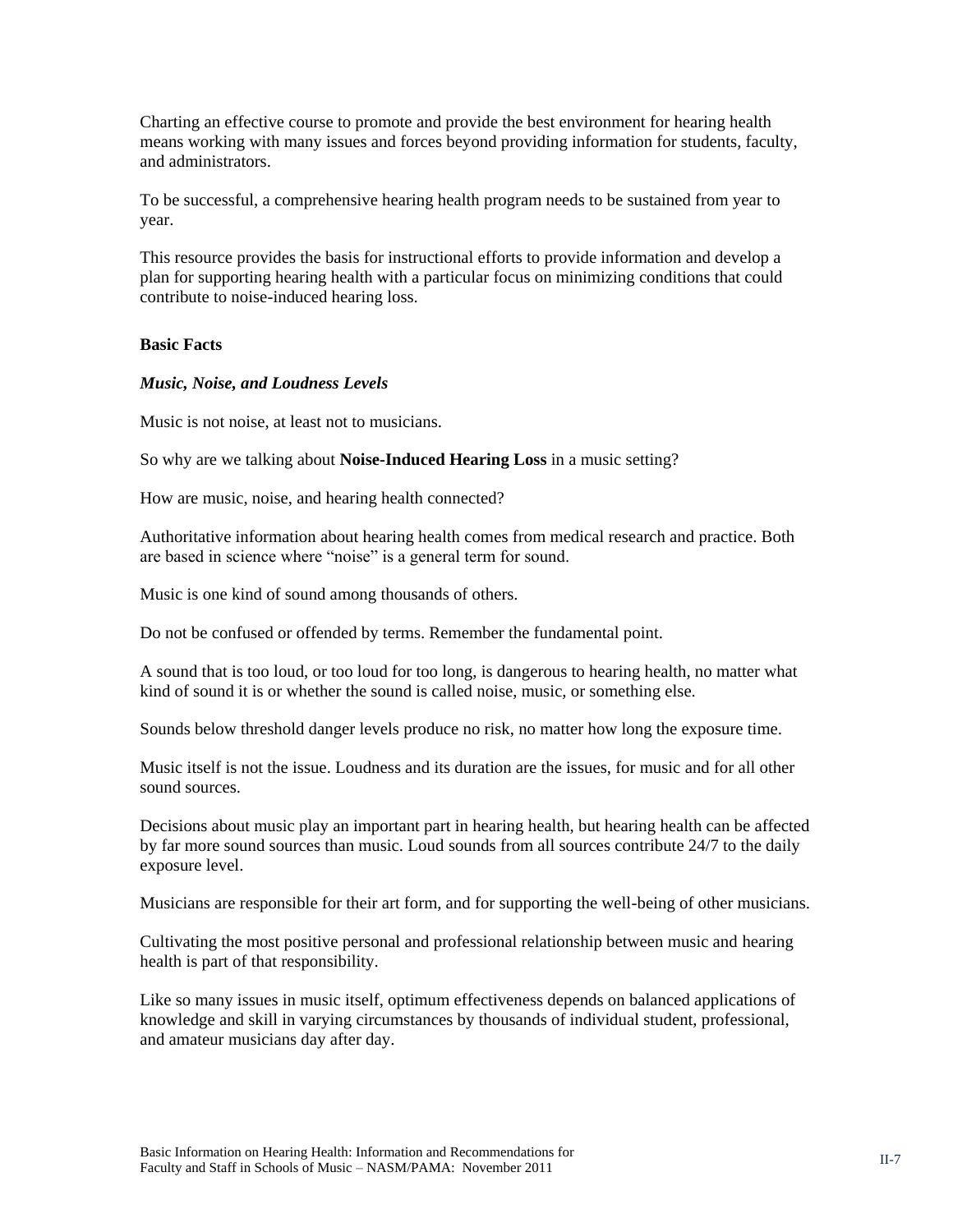#### *Noise-Induced Permanent Hearing Loss*

#### *The Path of Hearing*

Sound enters the outer ear in the form of sound waves. These waves travel through the bones of the middle ear. When they arrive in the inner ear, they are converted into electrical signals which travel via neural passages to the brain. It is then that sound is "heard."

#### *Middle Ear Damage*

Occasionally, the intensity of a very loud impulse noise, like an explosion, can perforate the eardrum or dislodge the miniature bones of the middle ear, causing a conductive hearing loss. In many cases, this damage can be repaired with microsurgery. But such loud noise levels are also likely to send excessive sound levels into the inner ear, where permanent sensorineural hearing damage occurs.

#### *Inner Ear Damage*

After a sound passes through the middle ear, it enters the inner ear, also known as the cochlea. Inside the cochlea are tiny hair cells that help transmit sound waves to the brain. Loud noises cause damage to the hair cells, impairing their ability to send neural impulses to the brain.

#### *Severity of Loss*

The severity of an individual's noise-induced hearing loss depends on the severity of this damage to the hair cells of the inner ear.

Severity of damage to these hair cells is normally related to the length and frequency of exposure to loud sounds over long periods of time.

It is important to understand that hair cells do not regenerate and that once hair cells are damaged, they cannot be repaired.

Noise-induced hearing loss is permanent and painless and initially reduces hearing sensitivity for high frequency sounds. If additional noise exposures continue, the damage progresses to greater hearing loss for sounds that are important for speech understanding, as well as music perception.

#### *Noise-Induced Temporary Hearing Loss*

Sometimes, after continuous, prolonged exposure to loud noise, an individual may experience temporary hearing loss. During temporary hearing loss, known as Temporary Threshold Shift (TTS), a person's hearing ability is reduced. Outside noises may sound fuzzy or muted. Normally, this reduction lasts no more than 16 to 18 hours, after which normal hearing levels are restored.

Often during TTS, individuals will experience tinnitus, a medical condition characterized by a ringing, buzzing, or roaring in the ears. Tinnitus may last only a few minutes, but it can also span several hours, or, in extreme instances, last indefinitely.

A series of temporary hearing losses may be a precursor to permanent damage.

Temporary noise-induced hearing loss is reversible with adequate rest and recovery.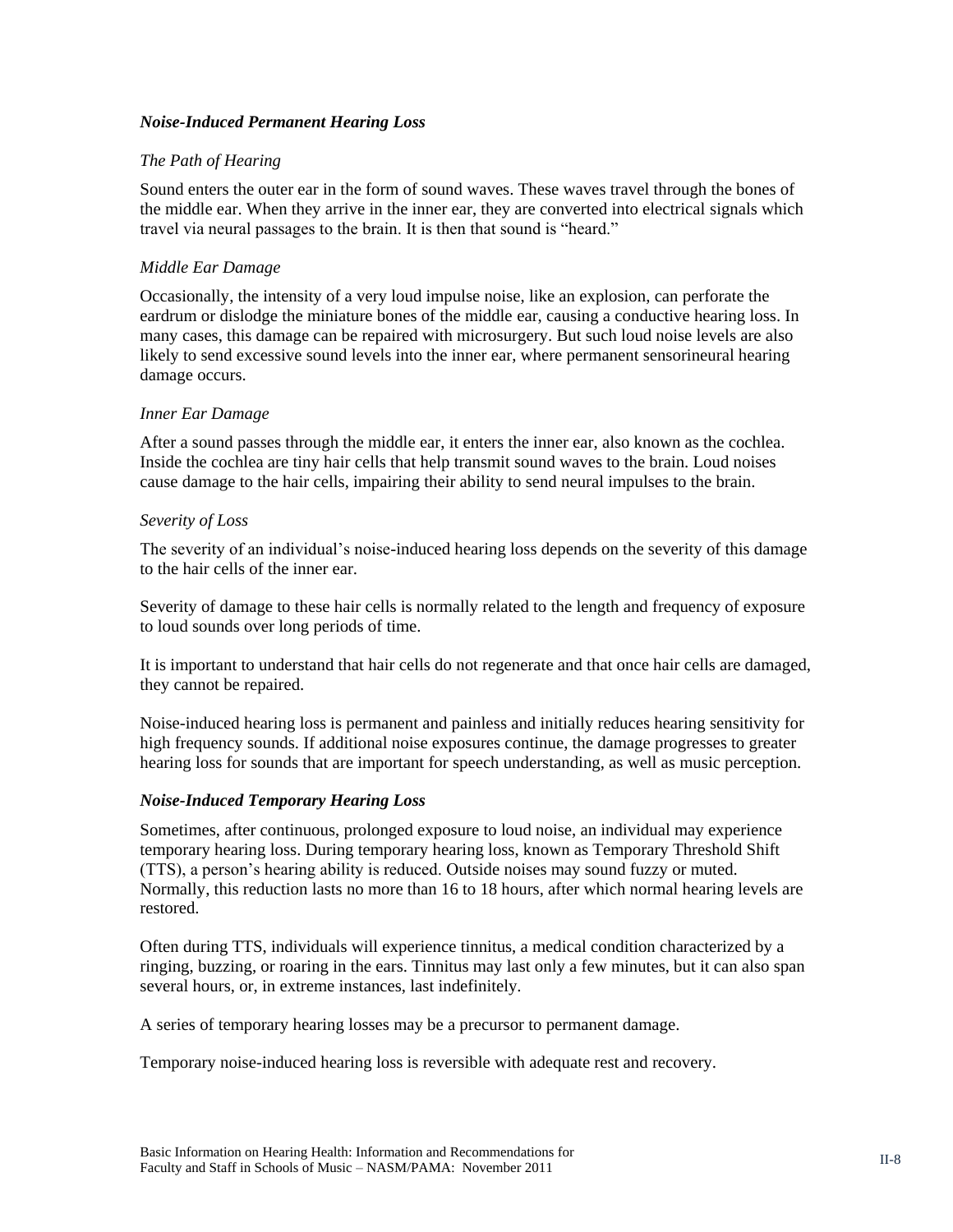#### <span id="page-8-0"></span>*Noise Levels and Risk*

Prolonged exposure to any noise or sound over 85 decibels can cause hearing loss. A decibel, defined by Merriam-Webster as "a unit for expressing the relative intensity of sounds on a scale from 0 for the average least perceptible sound to about 130 for the average pain level" is abbreviated "dB."

The longer one's exposure to a loud noise, the greater the potential for hearing loss.

The closer a person is to the source of a loud noise, the greater the risk for damage to the hearing mechanisms.

*Consider these common sounds and their corresponding decibel levels:*

- **30 dB** A Whisper
- **50 dB** Moderate Rain
- **60 dB** The Average Conversation
- **70 dB**  Passing Freeway Traffic
- **80 dB** Alarm Clock
- **90 dB** Blender, Food Processer, Blow-Dryer; The Subway
- **100 dB** MP3 Players at Full Volume; Lawnmower, Snowblower
- **110 dB** Rock Concerts and Sporting Events; Power Tools
- **120 dB** Jet Planes at Take Off
- **130 dB** Sirens; Race Cars; Jackhammers
- **140 dB** Gun Shots; Fireworks

As a general rule, for every 3 dB above the 85 dB threshold, the intensity of a noise rises exponentially. For example, a 100 dB noise or sound has 32 times the destructive power of an 85dB sound or noise.

"Safe" exposure time is reduced by ½ for every 3 dB increase, a time/intensity relationship often referred to as the "exchange rate." The 3 dB exchange rate is widely accepted as a means for developing scientific, evidence-based assessment of the potential for hearing impairment as a function of noise level and duration. The NIOSH chart in the next section shows the 3 dB exchange rate progression clearly.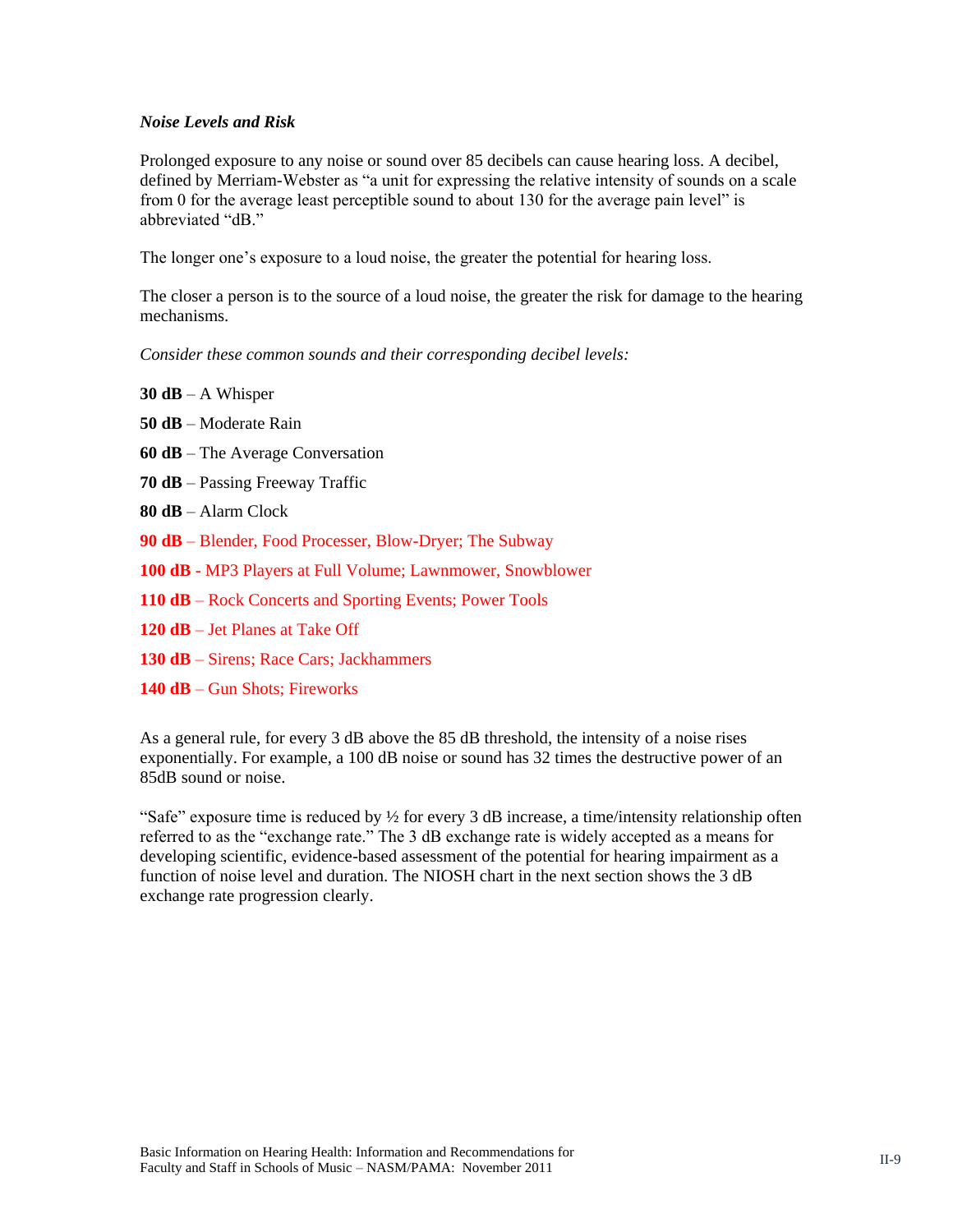#### <span id="page-9-0"></span>*Exposure Times and Risk*

Two U.S. federal agencies that institute policies and enforce regulations related to on-the-job hearing health are the Occupational Safety and Health Administration (OSHA) and the National Institute for Occupational Safety and Health (NIOSH), a branch of the Centers for Disease Control and Prevention (CDC). By and large, the NIOSH standards are stricter, and they recommend shorter exposure times to sound environments with elevated decibel levels.

| <b>Decibel Level</b> | <b>NIOSH</b>     | <b>OSHA</b>      |
|----------------------|------------------|------------------|
| 85 dB                | 8 hours          | 16 hours         |
| 88 dB                | 4 hours          | 10.6 hours       |
| 91 dB                | 2 hours          | 7 hours          |
| 94 dB                | 1 hour           | 4.6 hours        |
| 97 dB                | 30 minutes       | 3 hours          |
| $100$ dB             | 15 minutes       | 2 hours          |
| 110dB                | 2 minutes        | 30 minutes       |
| 120 dB (close-range) | almost immediate | almost immediate |

#### **Recommended Maximum Daily Exposure Times to Instances of Continuous Noise at Various Decibel Levels\***

**\*NIOSH and OSHA maintain that the risk for hearing loss is increased when continuous exposure time exceeds these recommended maximums.**

While both OSHA and NIOSH standards are normally applied to industrial facilities where workers face constant and continuous exposure to high sound levels, these recommendations may be applied more broadly to settings beyond the industrial workplace, such as the rehearsal room or the concert hall.

*Note* 1: OSHA regulations apply to many, many aspects of health and safety at work places of all kinds, including academic institutions.

*Note 2:* For an application of the above chart to MP3 players, see **Basic Protection for Musicians**.

*Note 3:* For more detail regarding the time/intensity relationship or the 3 dB exchange rate, see [http://www.cdc.gov/niosh/docs/98-126/chap3.html.](http://www.cdc.gov/niosh/docs/98-126/chap3.html)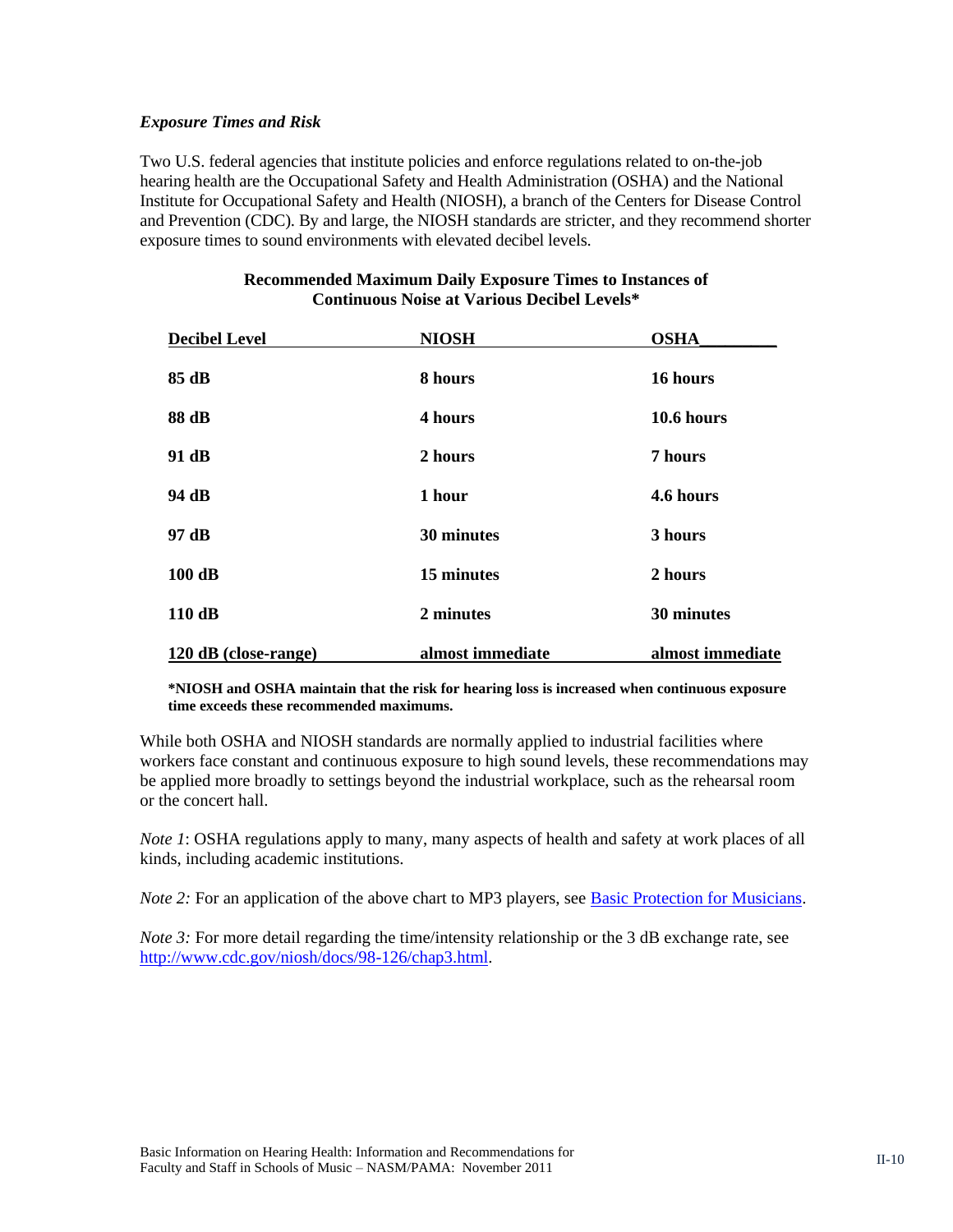#### <span id="page-10-0"></span>**Musicians and Risk of Noise-Induced Hearing Loss**

Two facts are clear:

- Acute hearing and aural perception are essential for musicians.
- Noise-induced hearing loss is preventable.

Two conclusions are obvious:

- Musicians have basic hearing health responsibilities.
- Sound-level management is a critically important addition to the musician's portfolio of essential disciplines.

Constant attention is necessary because in most instances hearing loss is a gradual process that initially affects a person's ability to hear very high pitched sounds.

Problems with pitch perception and tinnitus may accompany such initial-stage hearing loss, and these may be career-ending for a musician.

Even if debilitating problems do not occur initially, career activity becomes increasingly difficult, and finally impossible as hearing loss proceeds to more advanced stages.

What do these facts and conclusions mean for musicians and for schools and departments of music?

In many cases, musicians are exposed to elevated levels of sound when they rehearse and perform. But such exposure alone does not equal automatic risk of hearing loss. There are many factors involved in benchmarking and determining the risk of exposure.

For musicians, managing hearing health starts with understanding basic facts and avoiding the most obvious problematic situations.

An environment is risky when it is so loud that one must shout to be heard, especially if such loudness is sustained. A list of basics is provided on [Noise Levels and Risk.](#page-8-0)

There is more, however. Like most other decisions in advanced music making, thoughtful judgments about what to do and what not to do for yourself and for others involve gaining indepth knowledge and applying it with sophisticated understanding.

Research-derived metrics are a good example. Metrics are valuable. The NIOSH and OSHA standards provide an authoritative basis for comparisons and further calculations. Analytical studies and lists of findings about decibel levels by noise source, instrument, ensemble, or genre are important and useful. But such data deserves interpretation and contextualization as it is factored into specific decision-making. Remember that NIOSH and OSHA level and duration calculations refer to non-stop exposure to a constant intensity of sound, not to varying intensities over the same period.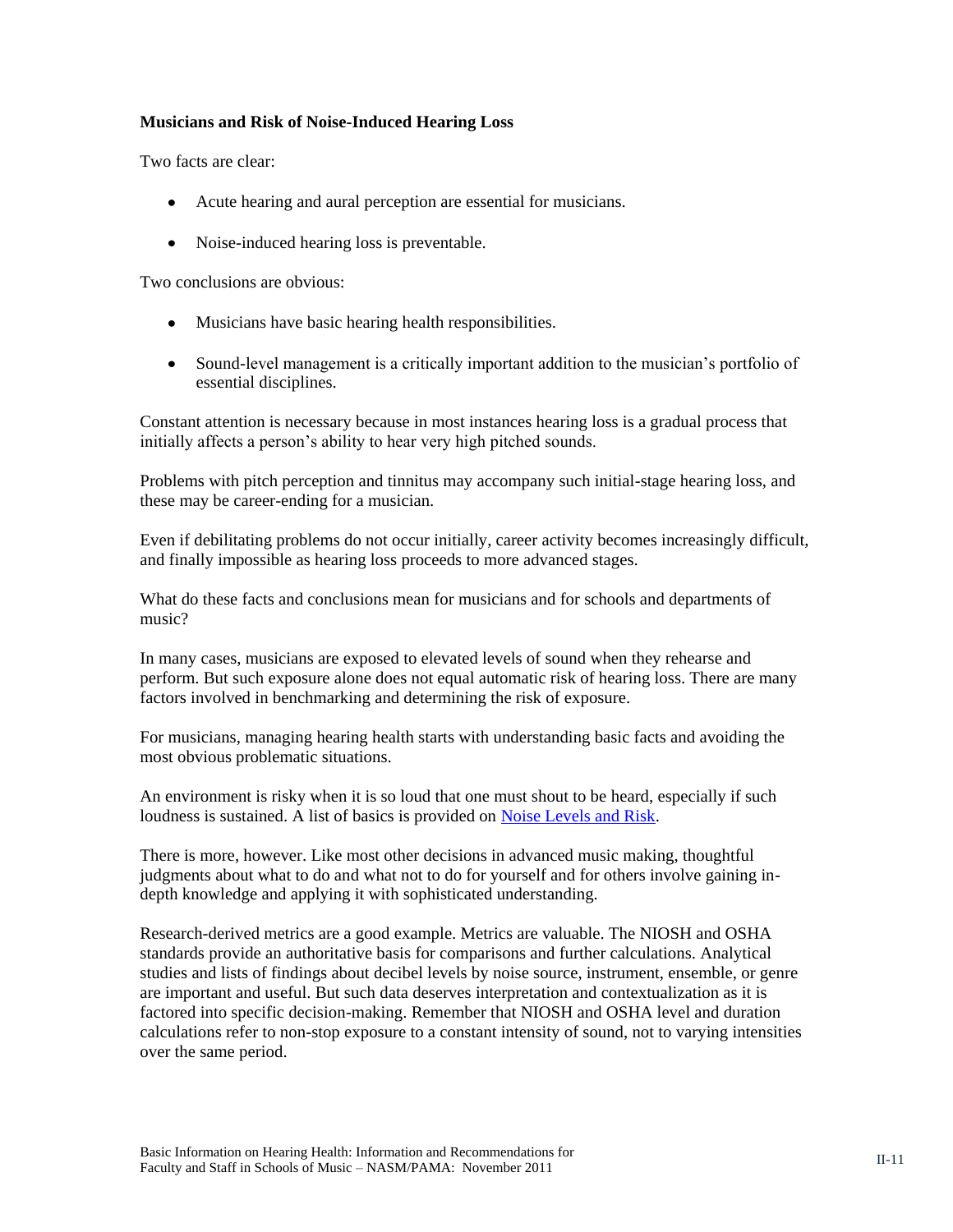Any metric needs to be used with the understanding that in any rehearsal or performance, a number of variables are interacting at the same time and that these interactions are unique to specific settings and situations.

Four major variables are:

*Sound-level variation*. In some musical situations, decibel levels are essentially constant. However, in most, decibel levels rise and fall. A rock concert may constantly expose performers and audiences to dangerously high noise levels. A classical string quartet performance is usually characterized by fluctuations between soft and loud, with relatively few moments at peak volume.

*Settings*. Rehearsals and performances may take place in spaces that are right-sized and shaped for the size and volume levels of the individual performer or ensemble. Such spaces have adequate cubic volume. Other spaces may be too small, thus concentrating noise levels. Such spaces do not have adequate cubic volume. Some have proper acoustical treatment for their musical purposes. Others may not. Some settings feature electronic amplification; others do not. Placement of individual musicians in ensembles is also a factor in sound-level exposure. Settings have a significant effect on sound levels.

*Distance.* The distances between individual musicians and between performers and audience members influence a person's sound-level exposure. Generally, the closer a person is to the source of music or source of amplification, the greater the sound level. This obvious point has applications in many decisions about hearing health.

*Length of Exposure*. The amount of loud sound varies by type of music, by composition, style, and setting, and by artistic and personal choice. Length of exposure is critical in calculating whether over exposure is occurring and hearing loss is a consideration.

Measurements can be regarding each of these variables, and calculations can determine the composite effect in any specific setting.

Issues associated with the four variables above are active in terms of sound exposure in [Solo and](#page-11-0)  [Ensemble](#page-11-0) experiences.

#### <span id="page-11-0"></span>**Solo and Ensemble**

Both single instruments and ensembles can produce a range of sound levels. However, unless there are high levels of amplification, ensembles normally produce more sound than single instruments.

For example, a typical piano practice session may average between 60 and 70 decibels, similar to the intensity of average conversation. At these levels there is no danger no matter how long the practice session lasts.

In ensembles, sound levels for musicians involved can easily go beyond the 85 decibel level where risk begins to grow exponentially. For these musicians, danger increases if high volume levels are prolonged, or the space is too small or acoustically inappropriate for the size of the ensemble, or if electronic amplification is involved.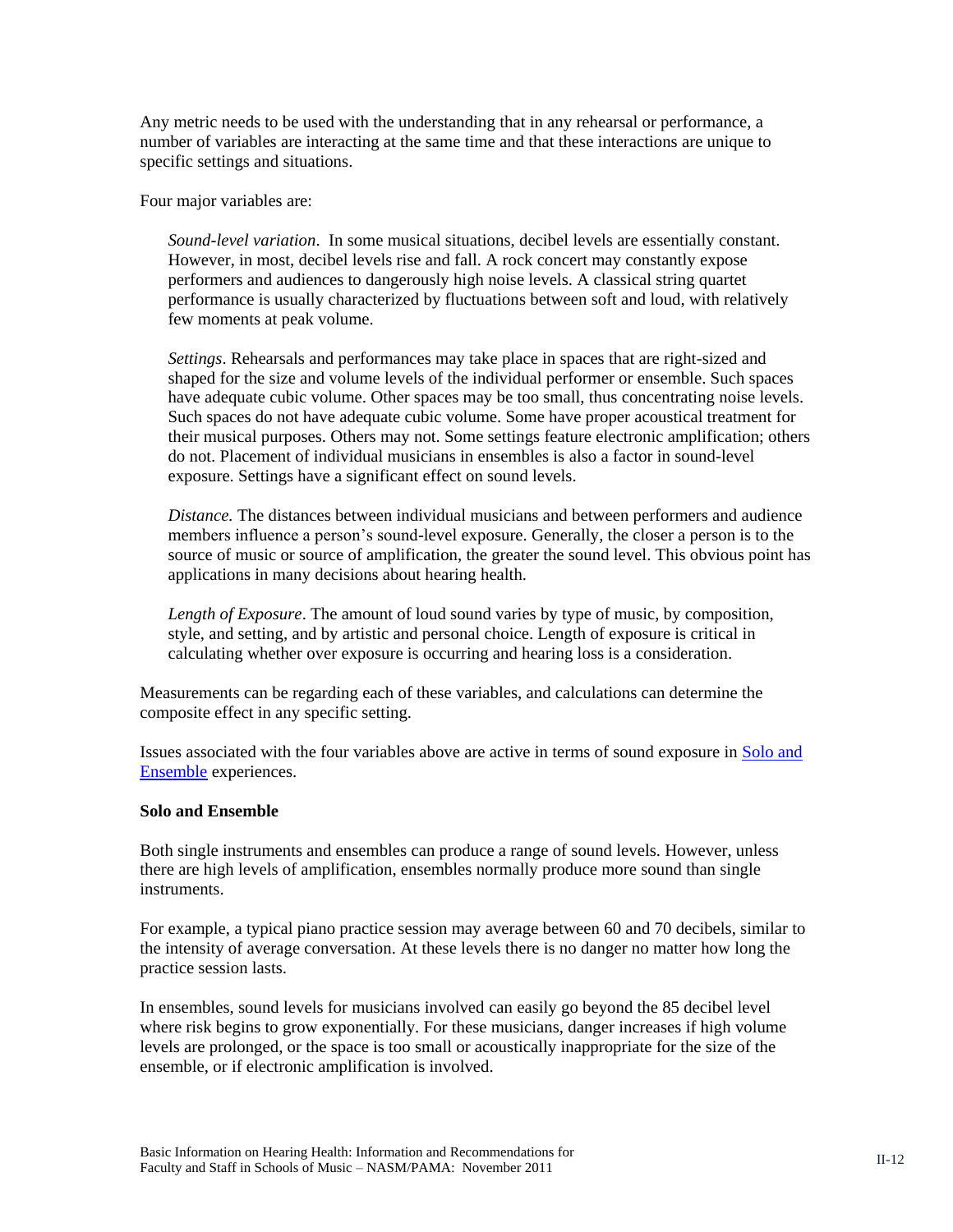Sound-level meter readings confirm the obvious. In an overall sense, groups of strings produce less sound than groups of woodwinds, brass, or percussion. Normal or average sound levels from various ensemble configurations vary according to their distribution of instruments and the length of time various instrumental combinations normally play.

In both solo and ensemble settings, choices associated with sound levels clearly matter. A onehour ensemble experience with several minutes of high volume may carry less risk than continuous high volume exposure in hours of solo practice or listening to an MP3 player for extended periods. Days spent with continuous exposure to high levels of sound are risk-filled days indeed.

In music schools, music students normally participate several times each week in conducted or coached ensembles. This fact places an important item into ensemble rehearsal and performance planning: the cumulative effect of sound exposure when it reaches higher than safe dB levels. Planning choices include but are not limited to repertory, rehearsal sequences, repetition frequencies, durations of loudness, use of sound-level meters, dosimeters, or other scientific instruments for monitoring cumulative exposure.

#### <span id="page-12-0"></span>**Measuring Sound Levels Scientifically**

Sound-level meters take authoritative scientific measurements. Known more formally as "exponentially integrating sound-level meters," these devices convert sound waves into decibel readings. If properly calibrated, they can accurately measure sound levels between 30 to 130 decibels.

Attached to the shaft of the sound-level meter is a condenser microphone. Using a series of filters, amplifiers, and integrators, the meter converts the microphone's output into a single soundpressure measurement, which is displayed on the meter's screen.

Because sound-level meters utilize directional microphones, they are most accurate when pointed in the direction of the noise source. For the measurement of ambient noise sources, the placement of the microphone is less important, and the user may wish to place the device in a central location.

An alternative to the standard sound-level meter is the noise dosimeter, or personal sound exposure meter, a device used regularly in many settings to measure exposure/risk relationships. Worn on a person's body, its accuracy is somewhat compromised by the acoustical presence of the individual wearing it.

Sound-level meters and dosimeters range in price from \$20 to \$2000 dollars (in 2011). Most acousticians recommend using devices that meet American National Standards Institute (ANSI) specifications.

Measuring devices continue to improve along with the general scientific and technological advance, and purchasing programs are advised to factor this evolution into their plans.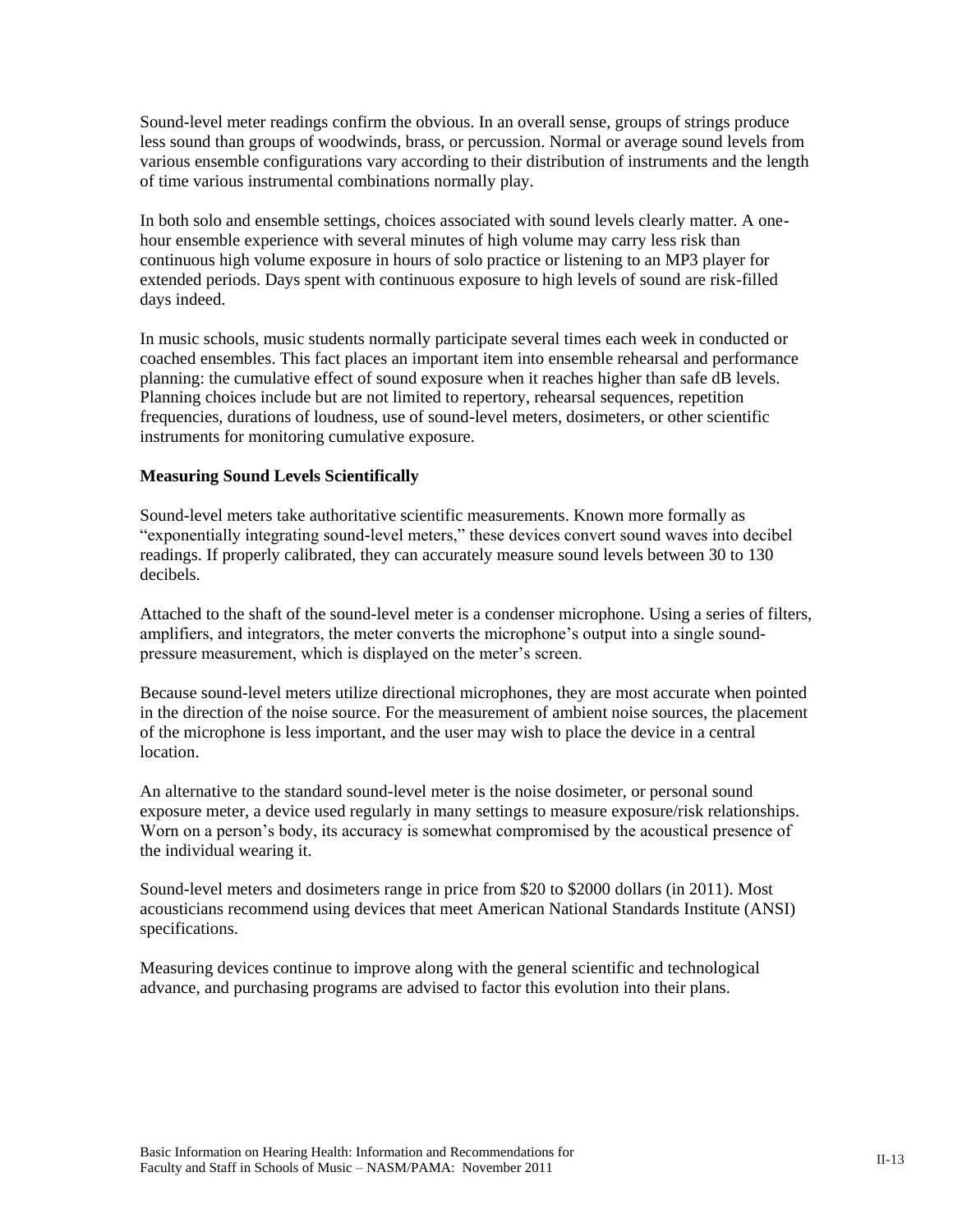#### <span id="page-13-0"></span>**Basic Protection for Musicians**

On stage and in life, it is important for musicians to take steps to protect their hearing. Sometimes, however, it is not possible or preferable to completely avoid a loud sound or noisy environment. At these times, musicians and music faculty may wish to explore the following methods of hearing protection:

- Earplugs often made of foam or silicone; designed to be inserted into the wearer's ear canal to protect against loud noise; some designed specifically for music applications.
- Earmuffs often consist of two protective foam pads connected by a headband or strap; designed to cover the wearer's ears and protect against loud noise
- Acoustical sound shields generally made of clear plexi-glass or similar material; used to isolate and redirect the noise from a particular instrument or section of a band, orchestra, or ensemble; protects the hearing of musicians directly in front of the shielded instrument or section

Musicians often find that hearing protectors are not comfortable or that they create perceptual changes, even causing users to increase sound-intensity levels to compensate. One solution is to reduce the "average" sound-level exposure in rehearsals by making balanced repertory choices and giving greater attention to dynamic levels, especially in large or amplified ensembles. See [Musicians and Risk of Noise-Induced Hearing Loss](#page-10-0) and [Solo and Ensemble.](#page-11-0)

Protection also comes from regular behaviors such as:

- Avoiding situations likely to pose a danger to hearing health.
- Refraining from certain activities that can endanger hearing mechanisms.
- Maintaining a safe distance from sources of loud noise.
- At loud concerts, sitting or standing a "safe" distance from the stage and from speakers or other amplification devices.
- Keeping MP3 players and other listening devices at "safe" volume levels. MP3 players need special attention. Normally, MP3 players generate about 85 dB at one-third of their maximum volume, 94 dB at half volume, and 100 dB or more at full volume. Translated into daily exposure time, according to NIOSH standards, 85 dB equals 8 hours; 94 dB, 1 hour; and 100 dB, 15 minutes. These numbers assume that an individual is not exposed to any other noise beyond 85 dB during the day.
- Taking care with in-ear monitors, a device that has grown in popularity among musicians, especially in certain types of professional ensembles. These monitors can produce dangerously high sound levels. Musicians should see an audiologist or other qualified professional for a demonstration of safe practices before using an in-ear monitor for the first time and use the device in a manner that protects their hearing health.
- Developing a sense of the extent to which daily exposure has exceeded safe volume levels and durations (see [Noise Levels and Risk](#page-8-0) and [Exposure Times and Risk.](#page-9-0))
- Taking breaks from exposure to elevated noise levels. (Enjoying quiet time.) See also Note 1 in the section *Exposure Times and Risk*.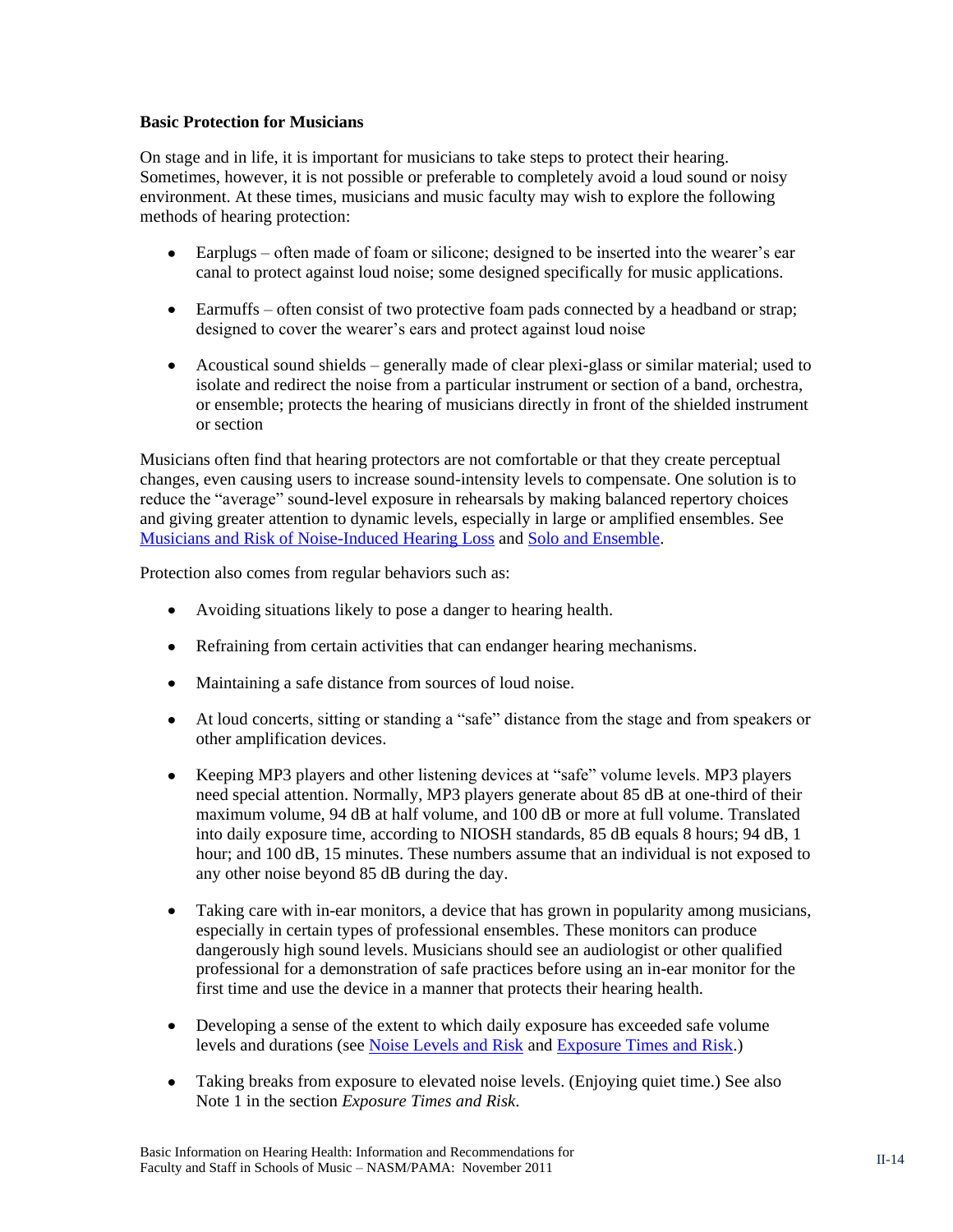#### <span id="page-14-0"></span>**Basics Music Professionals Need to Know and Be Able to Do**

- Understand and share with others the risks inherent in excessive high-decibel sound exposure, including the risk of permanent hearing damage.
- $\bullet$ Recognize that music can be a sound source capable of causing noise-induced hearing loss.
- Maintain familiarity and currency with health and safety codes and with standards and  $\bullet$ procedures related to noise exposure.
- Make practical assessments of sound levels.
- Apply hearing health knowledge in specific musical contexts, such as performance, production, education, competition, and listening.

Students need to gain these knowledge and skills during the course of their studies and preferably as soon as possible.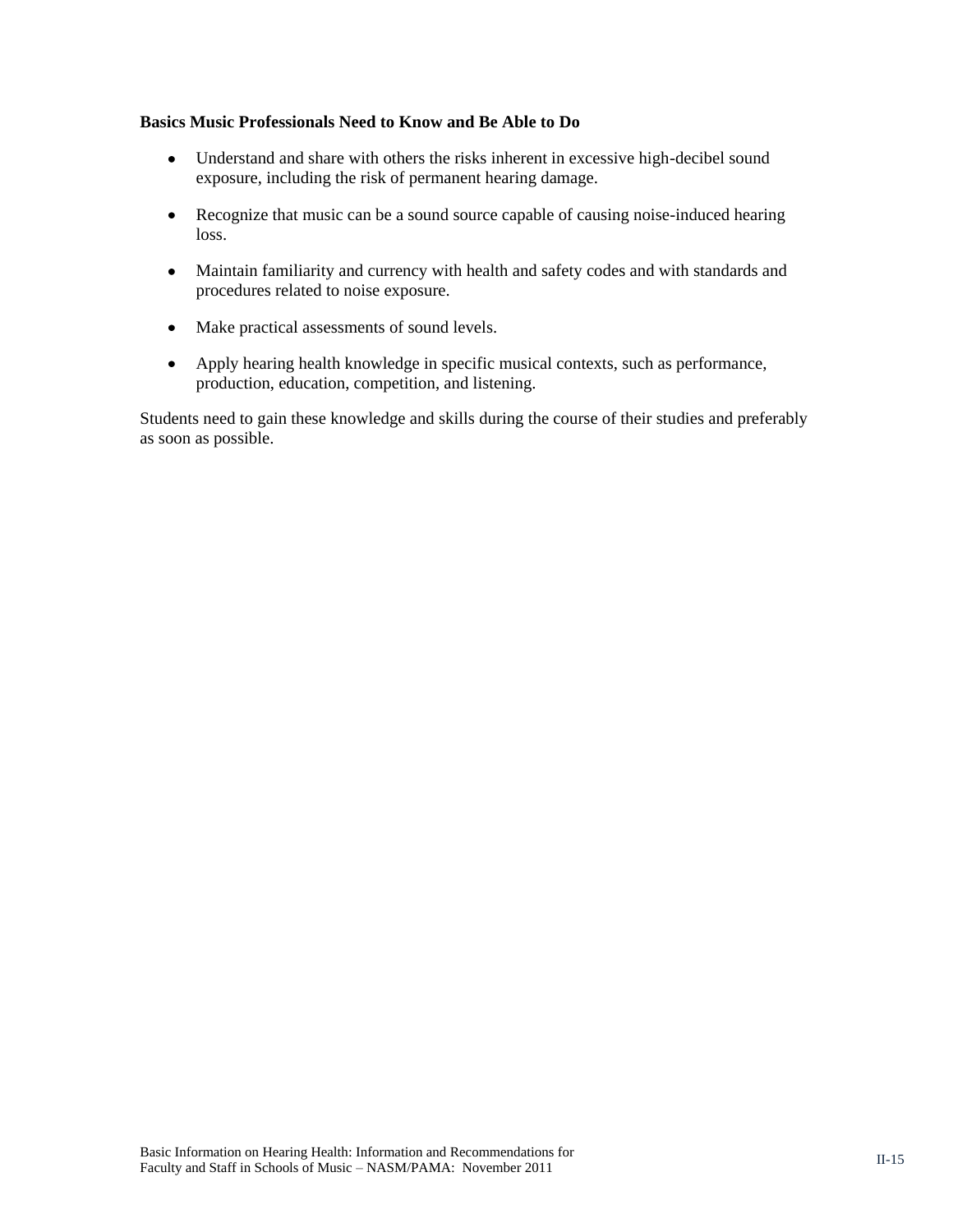# <span id="page-15-0"></span>**Part II. Considerations for Faculty and Staff**

Please find below a number of ways you can promote hearing health in your faculty or staff role.

#### <span id="page-15-1"></span>**Hearing Health in Music Classrooms, Studios, Rehearsals, and Other Spaces**

- Help students understand the importance of hearing health and their responsibility for acting responsibly.
- As a teacher or conductor, you have a significant role in maintaining volume levels in the classroom that do not exceed reasonable levels, especially for long periods. If you are concerned about volume levels in your classroom or rehearsal space related to either room size or construction or to class enrollment, notify an administrator. Large ensembles may not always need to rehearse at full volume.
- Monitor sound levels in your classroom and rehearsal and performance spaces by utilizing available tools, such as a sound-level meter, especially if there is a reasonable chance that sound levels are high for long periods.
- Provide breaks for your students during rehearsal. This "quiet time" is beneficial to both their ability to concentrate and to their hearing health.
- If appropriate, speak with students and administrators about protective devices such as earplugs and sound shields.
- If you suspect that a student is having difficulty hearing (or if he or she reports such a difficulty), refer the student to the appropriate student health personnel at the institution. Your advice *must not* take the place of that of a licensed medical professional. Acting in this capacity exposes you to potential liability.

#### <span id="page-15-2"></span>**Ideas and Recommendations for Music Schools and Departments**

Here are some ideas, courtesy of other institutions, schools of music, and departments:

- Institute a hearing health awareness policy within the music school or department.
- Establish a mechanism for addressing concerns related to issues of hearing health for faculty, staff, and students.
- Invest in a sound-level dosimeter or other sound-level meter or appropriate sound measuring tool. From time to time, measure sound levels in instructional and performance spaces to ensure that they remain within acceptable levels.
- Consider limiting the size of rehearsal groups, or utilizing a larger space when conducting rehearsals. When appropriate, move marching band or pep band rehearsals outside to a sports field or other open space. Remember: the smaller the rehearsal or performance space, the more concentrated the sound.
- Line problematic rehearsal spaces with heavy drapes to help absorb sound.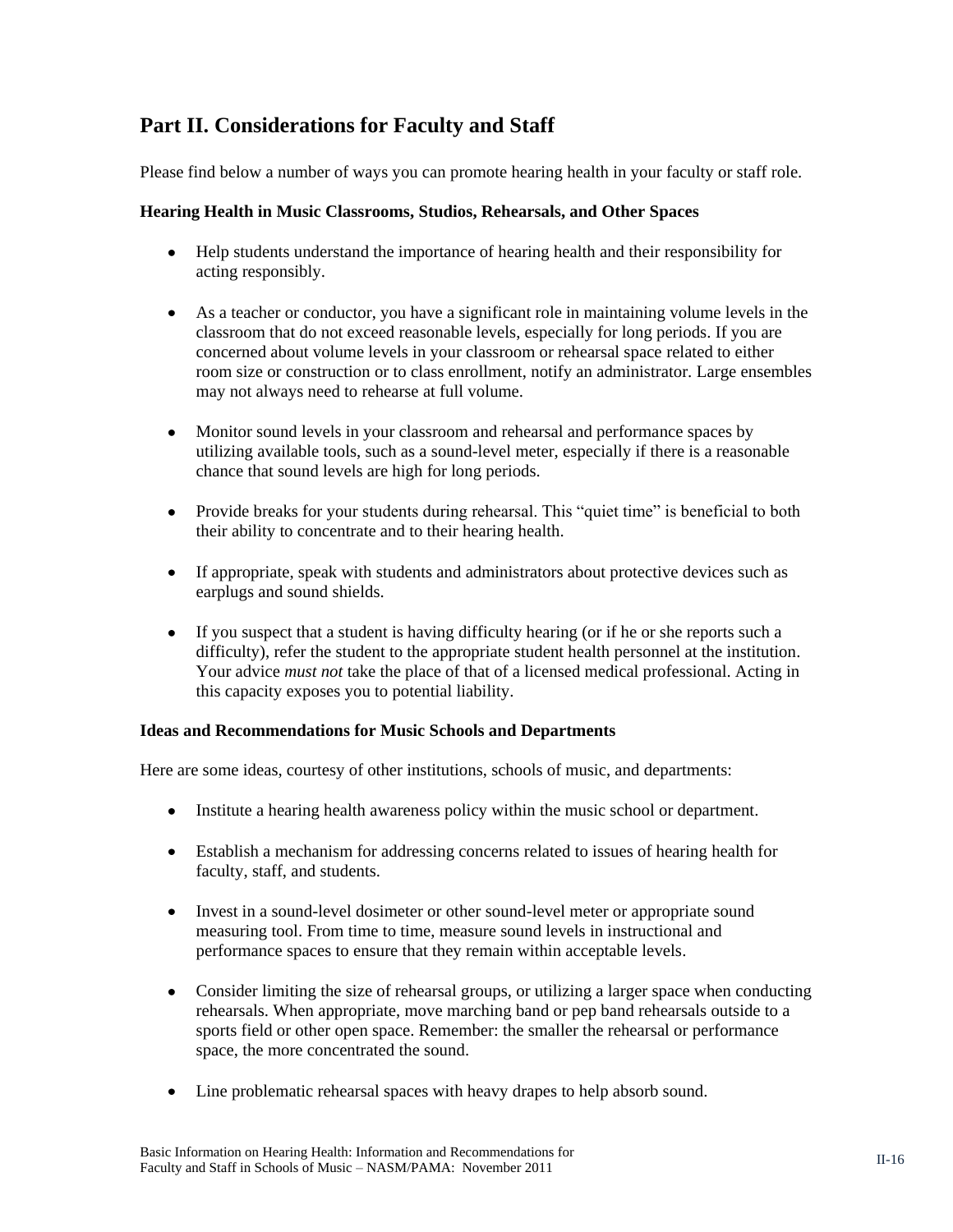- Apply carpet to the floors of problematic rehearsal rooms to help absorb sound.  $\bullet$
- Place acoustical shields in front of the brass and percussion sections to protect the hearing of the musicians directly in front of these sections.
- Consider making performance-grade earplugs available to students, either on a complimentary basis or for purchase.
- Place treble brass musicians on risers. This way, higher frequency sound waves, such as those played by a trumpet player, will go over the heads of the musicians in the sections in front of them.
- Elevate loudspeakers to near ear level so that they provide musicians with better sound quality at lower levels of intensity.
- Place instrumental groups back from the lip or edge of the stage to achieve optimal acoustics in the audience.

#### <span id="page-16-0"></span>**Conclusion**

As educators, you and your colleagues are tasked with preparing the next generation of musicians. Some may go on to play professionally, others may decide to teach, and still others will embrace music as a life-long hobby. Whatever their future aspirations, students' hearing health is vital to their success as musicians and to their overall happiness.

Hearing health is essential, too, for faculty and staff engaged in playing and teaching music.

Certain behaviors and exposure to certain sounds can, over time, damage hearing. It is important to understand and avoid those risk factors that can compromise hearing ability.

With this document, we hope we have been able to shed some light on a very important issue and perhaps inspired you to take steps in various aspects of your own work.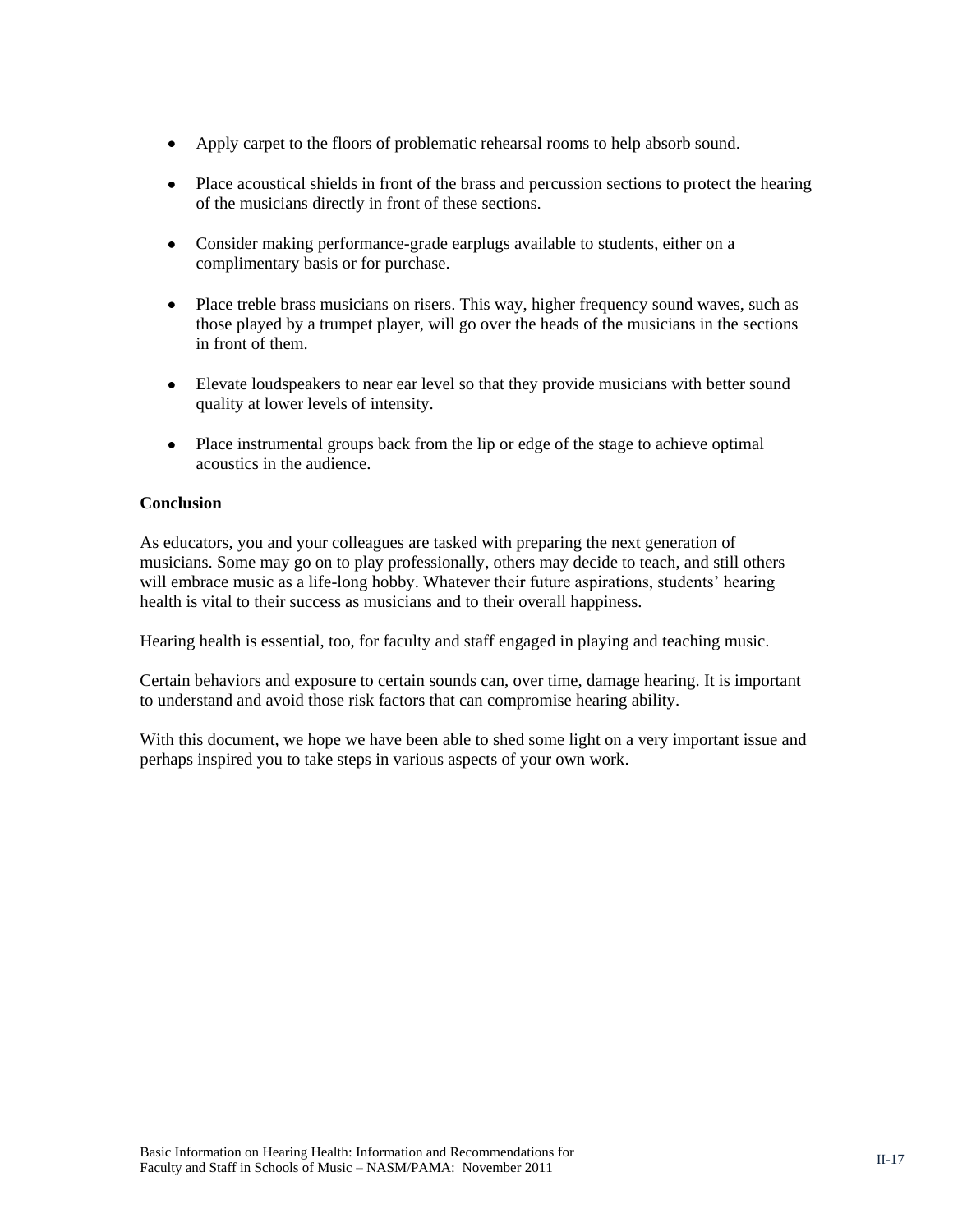### <span id="page-17-0"></span>**Resources – Information and Research**

#### **NASM-PAMA Resource Documents and Orientation Materials**

[Information and Recommendations for Administrators and Faculty in Schools of Music](http://nasm.arts-accredit.org/site/docs/PAMA-NASM_Advisories/1_NASM_PAMA-Admin_and_Faculty_2011Nov.pdf)

Protect Your Hearing Every Day: Information and Recommendations for Student Musicians *A Sample Order and Script for Music Student Orientation* [Standard Version](http://nasm.arts-accredit.org/site/docs/PAMA-NASM_Advisories/3a_NASM_PAMA-Student_Orientation_Script-Standard.pdf) [Version for Customization](http://nasm.arts-accredit.org/site/docs/PAMA-NASM_Advisories/3b_NASM_PAMA-Student_Orientation_Script-Custom.pdf)

*Student Text Version of the Orientation Script* [Standard Version](http://nasm.arts-accredit.org/site/docs/PAMA-NASM_Advisories/4a_NASM_PAMA-Student_Guide-Standard.pdf) [Version for Customization](http://nasm.arts-accredit.org/site/docs/PAMA-NASM_Advisories/4b_NASM_PAMA-Student_Guide-Custom.pdf)

Protecting Your Hearing Health: Student Information Sheet on Noise-Induced Hearing Loss [Standard Version](http://nasm.arts-accredit.org/site/docs/PAMA-NASM_Advisories/5a_NASM_PAMA-Student_Information_Sheet-Standard.pdf) [Version for Customization](http://nasm.arts-accredit.org/site/docs/PAMA-NASM_Advisories/5b_NASM_PAMA-Student_Information_Sheet-Custom.pdf)

#### **Hearing Health Project Partners**

National Association of School of Music (NASM) <http://nasm.arts-accredit.org/>

Performing Arts Medicine Association (PAMA) <http://www.artsmed.org/index.html>

PAMA Bibliography (search tool) <http://www.artsmed.org/bibliography.html>

#### **General Information on Acoustics**

Acoustical Society of America [\(http://acousticalsociety.org/](http://acousticalsociety.org/))

Acoustics.com [\(http://www.acoustics.com\)](http://www.acoustics.com/)

Acoustics for Performance, Rehearsal, and Practice Facilities Available through the NASM Web site [\(click here to purchase\)](http://nasm.arts-accredit.org/index.jsp?page=Catalog&itemId=7dd5482738ef7ff7de8e351d086350d6)